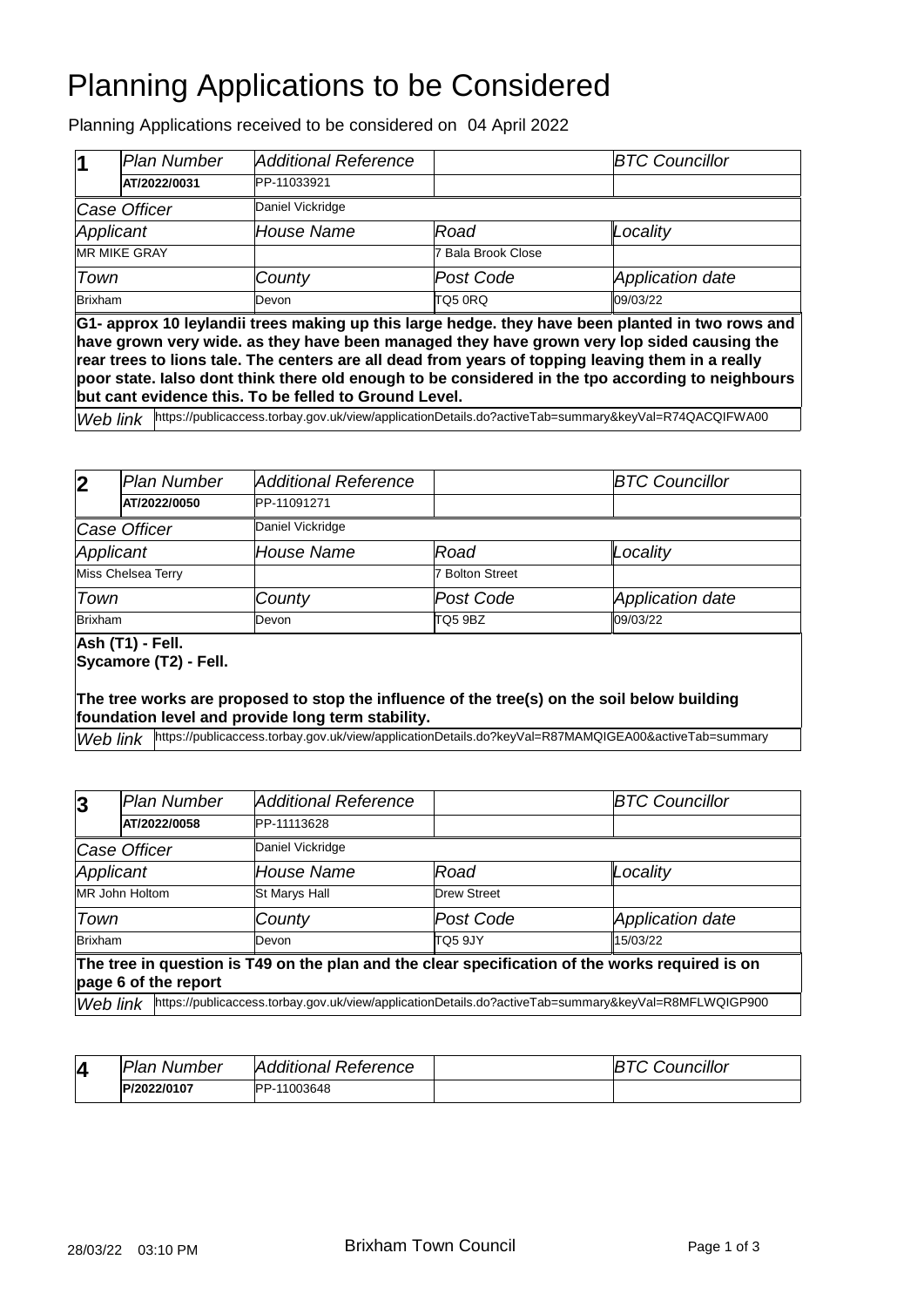# Planning Applications to be Considered

Planning Applications received to be considered on 04 April 2022

| Case Officer                                                                                                                                                 |  | June Pagdin             |                     |                  |  |
|--------------------------------------------------------------------------------------------------------------------------------------------------------------|--|-------------------------|---------------------|------------------|--|
| Applicant                                                                                                                                                    |  | House Name              | Road                | Locality         |  |
| Mr and Mrs J Perkes                                                                                                                                          |  | Land Opposite Due South | <b>Gillard Road</b> |                  |  |
| Town                                                                                                                                                         |  | County                  | Post Code           | Application date |  |
| <b>Brixham</b>                                                                                                                                               |  | Devon                   | TQ5 9EW             | 01/02/22         |  |
| Demolition of garage & storage building ad construction of one holiday let house, with new<br>access position, parking area and associated bin/bike storage. |  |                         |                     |                  |  |
| Web link https://publicaccess.torbay.gov.uk/view/applicationDetails.do?activeTab=summary&keyVal=R6MD5SQIFQX00                                                |  |                         |                     |                  |  |

| $\overline{\mathbf{5}}$ | lPlan Number | Additional Reference    |               | <b>BTC Councillor</b> |
|-------------------------|--------------|-------------------------|---------------|-----------------------|
|                         | P/2022/0234  | PP-11065353             |               |                       |
|                         | Case Officer | <b>Trenton Oldfield</b> |               |                       |
| Applicant               |              | <b>House Name</b>       | Road          | Locality              |
| Mr Pritchard            |              | <b>Elberry Cottage</b>  | Bascombe Road |                       |
| Town                    |              | County                  | Post Code     | Application date      |
| <b>Brixham</b>          |              | Devon                   | TQ5 0JW       | 22/02/22              |

**Two storey side extension with single storey garage extension to West elevation. Extension to porch. Single storey extension and raised terrace East elevation. Solid roof over sun room. New engineered parking space provision near highway. Re-submission of previously granted planning permission (P/2021/0058).**

Web link <https://publicaccess.torbay.gov.uk/view/applicationDetails.do?activeTab=summary&keyVal=R7PHLPQIG5T00>

| 6                                                                                                                              | Plan Number | <b>Additional Reference</b> |                                                                                                      | <b>BTC Councillor</b>   |  |  |
|--------------------------------------------------------------------------------------------------------------------------------|-------------|-----------------------------|------------------------------------------------------------------------------------------------------|-------------------------|--|--|
|                                                                                                                                | P/2022/0249 | PP-11073830                 |                                                                                                      |                         |  |  |
| Case Officer                                                                                                                   |             | <b>Trenton Oldfield</b>     |                                                                                                      |                         |  |  |
| Applicant                                                                                                                      |             | House Name                  | Road                                                                                                 | Locality                |  |  |
| Mr and Mrs G Ashall                                                                                                            |             |                             | 5 Durleigh Road                                                                                      |                         |  |  |
| Town                                                                                                                           |             | County                      | Post Code                                                                                            | <b>Application date</b> |  |  |
| <b>Brixham</b>                                                                                                                 |             | Devon                       | TQ5 9JJ                                                                                              | 25/02/22                |  |  |
| Proposal to create ancillary accommodation, including flat roof front dormer and single storey flat<br>roof extension to rear. |             |                             |                                                                                                      |                         |  |  |
| Web link                                                                                                                       |             |                             | https://publicaccess.torbay.gov.uk/view/applicationDetails.do?activeTab=summary&keyVal=R7V1O2QIG7S00 |                         |  |  |

| 7                                                                          | <b>Plan Number</b> | <b>Additional Reference</b>                                                                                      |                   | <b>BTC Councillor</b>   |  |
|----------------------------------------------------------------------------|--------------------|------------------------------------------------------------------------------------------------------------------|-------------------|-------------------------|--|
|                                                                            | P/2022/0253        | PP-11075850                                                                                                      |                   |                         |  |
| Case Officer                                                               |                    | Trenton Oldfield                                                                                                 |                   |                         |  |
| Applicant                                                                  |                    | House Name                                                                                                       | Road              | Locality                |  |
| Gabor Pazmanyi                                                             |                    |                                                                                                                  | 51 Ranscombe Road |                         |  |
| Town                                                                       |                    | County                                                                                                           | Post Code         | <b>Application date</b> |  |
| Brixham                                                                    |                    | Devon                                                                                                            | <b>TQ5 9UW</b>    | 26/02/22                |  |
| Alterations to roof and installation of flue. Resubmission of P/2021/0524. |                    |                                                                                                                  |                   |                         |  |
|                                                                            |                    | https://publicaccess.torbay.gov.uk/view/applicationDetails.do?activeTab=summary&keyVal=R7WI9DQIG7Z00<br>Web link |                   |                         |  |

| 8 | <b>Plan Number</b> | <b>Additional Reference</b> | <i><b>Councillor</b></i> |
|---|--------------------|-----------------------------|--------------------------|
|   | P/2022/0257        | <b>PP-11078361</b>          |                          |